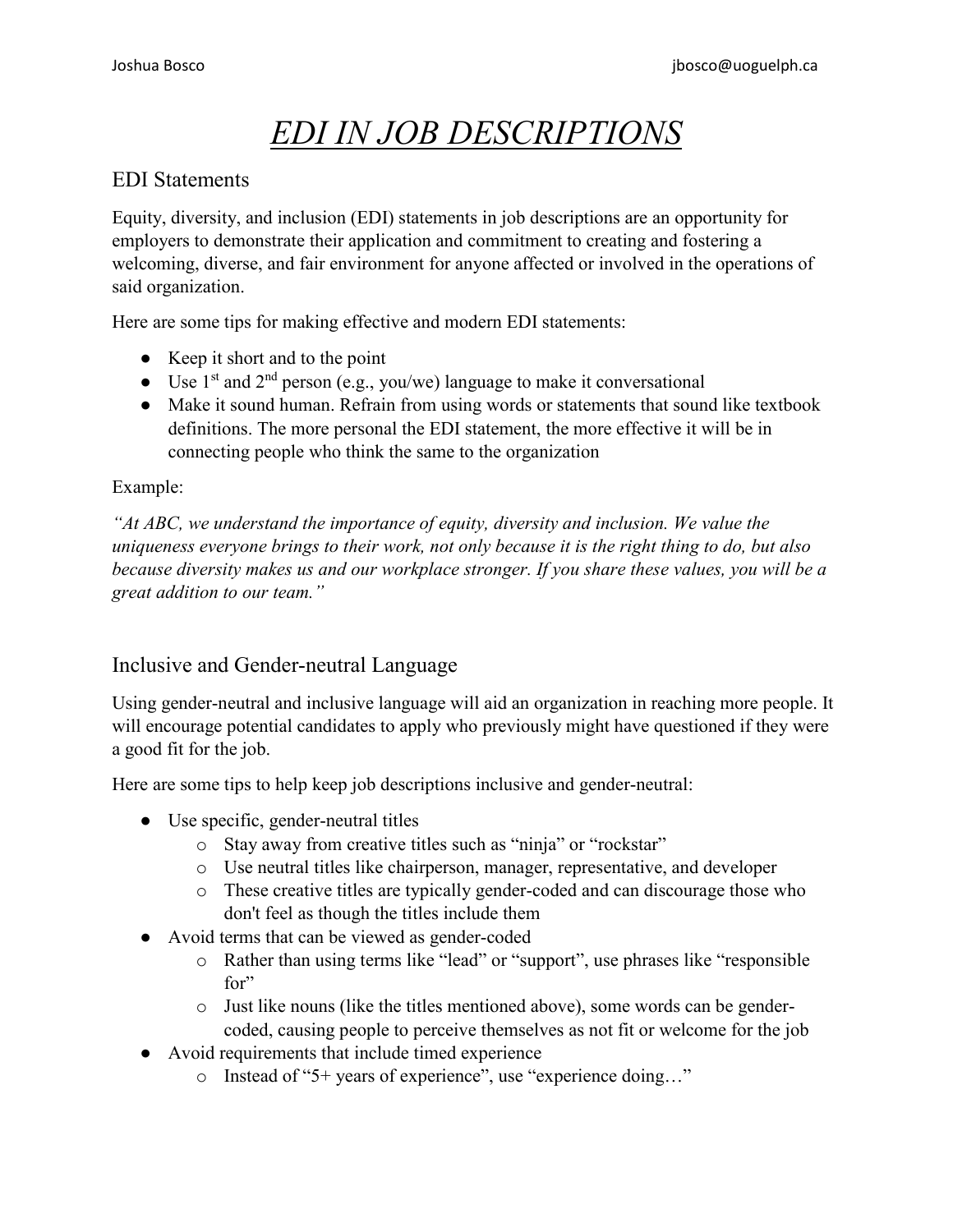- $\circ$  Including requirements such as "5+ years of experience" minimizes the amount of people that will feel fit for the job
- o By removing this, you can increase the pool of applicants, including many that may be very capable of doing the specified job while having less than 5 years of experience
- Avoid putting "preferences" in job descriptions
	- o Rather than including a phrase like "it is preferred that applicants are proficient in Microsoft Excel", assess what the actual requirement is for the job
		- If the job only requires basic understanding of Excel, simply state that instead
		- It is understandable that someone with "proficiency in Excel" would be a bonus, however, there may be other potential applicants who are better suited for the job with only the basic understanding of excel they need for the job
	- o Research shows women are unlikely to apply for a position unless they meet 100% of the requirements, while men are likely to apply if they meet 60%
- Avoid superficial requirements
	- o Rather than requiring that someone is able to "speak with clients" or is a "native English speaker", require that they can "communicate with clients", or "communicate English fluently"
		- By using the original two requirements, you are excluding people with disabilities and those who may not have learned English as their first language
- If your company offers inclusive benefits, mention it
	- o Not every company will offer certain benefits such as paid sick time, childcare subsidies, and health insurance
		- Therefore, if your company does, simply mentioning that the job offers these benefits can greatly increase the number of people that apply